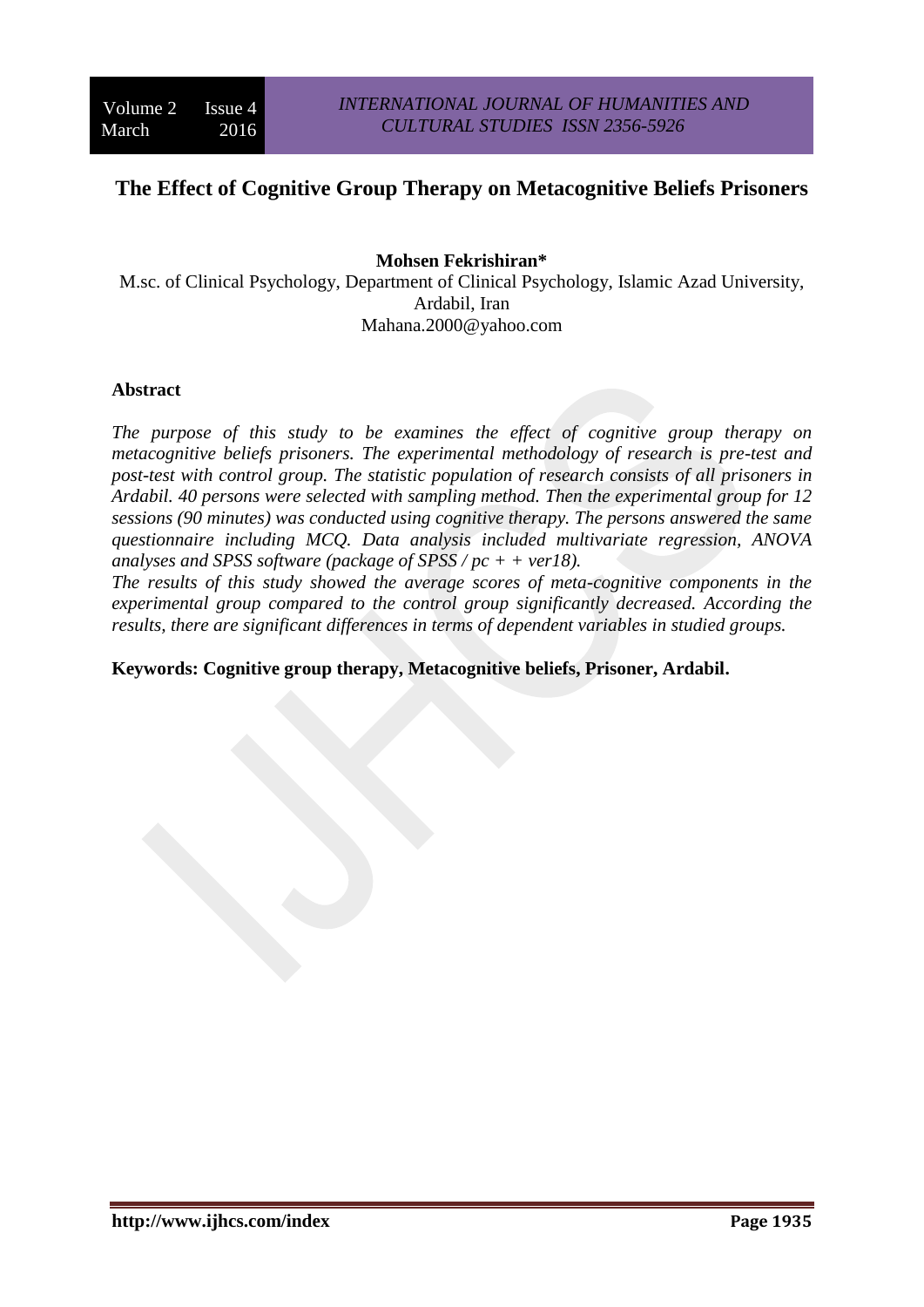# **Introduction**

Depression is one of the most prevalent psychiatric disorders which impose high economic, emotional and social burden on patients, families and society (Ching and Dobson, 2010). Approximately 121 million people suffer from depression worldwide (Lambert, 2006). Currently, depression ranks fourth among the ten leading causes of global disorders costs , and it is predicted that it will be the second leading cause of financial burden globally by 2020 (World Health Organization, 2001). Studies have also showed that prevalence of depression among Iranians is quite high (Ahmadi et al, 2010). Concerning high prevalence and distasteful consequences of depression, effectiveness of different types of drugs and psychological interventions on depression has been investigated**.** During the past three decades, about 200 studies have compared the effectiveness of psychological interventions with controlled situations and other therapies (Cuijpers et al, 2009). Results have demonstrated the effectiveness of psychological interventions in treatment of depression. One of the most common psychological interventions is cognitive-behavioral therapy (CBT) which its effectiveness has been confirmed in different studies (Oei et al, 2006). In some cases, CBT was considered as alternative treatment for depression (Butler et al, 2006). The theoretical basis of CBT in depression originates from the behavioral and cognitive theories of depression. Beck's theory (Beck and Alford, 2009) is the most important and widely recognized cognitive theory of depression. In this approach, the negative thoughts may cause depression in people. According to Beck, depression is resulted from individual's negative views of ego, world and future which form a cognitive triangle. It is assumed that if negative schemas become active, they would produce cognitive biases with the tendency to process information negatively, thus leading to low and reduced mood (Beck, 1967). In conclusion, it can be mentioned that Back's approach gives priority to negative beliefs and attitudes in reducing mood. The cognitive approaches try to treat depressed patients through changing the cognitive content of their thoughts. Although studies have shown that cognitive behavior therapy is the most effective psychological treatment for major depression (Beck, 1967); however, this approach did not address the therapeutic needs of all patients. The outcome studies using Beck's Depression Inventory (BDI) have reported that only 40-58% of patients show improvement without any relapse at the end of the treatment (Dimidjian et al, 2006). Recently, new approaches including metacognitive theory (MCT), have been proposed which

gives priority to mood in producing negative thoughts, beliefs, and attitudes (Butler et al, 2006). Self-regulatory executive function model, also known as S-REF, developed by Wells and Matthews (Ching and Dobson, 2010). was the first model that conceptualized the role of meta-cognition in provoking mental pathologies and disorders. In fact, psychological disorders are sustained when maladaptive coping strategies such as anxiety, rumination, threat monitoring, avoidance, and thought suppression, prevent the modification of dysfunctional self-beliefs, thereby increasing the availability of negative information towards ego.

MCT is one of the newest approaches in the field of clinical psychology. Its effectiveness in treatment of various psychiatric disorders has been confirmed through a number of well controlled studies (Butler et al, 2006). MCT is a type of cognitive therapy using thought modification but is different from cognitive therapy in its conceptualization of specific disorders. The beliefs which are important in MCT including normal cognitions as negative automatic thoughts are not accounted in cognitive behavioral therapies. However an individual's beliefs about thinking determine metacognitive beliefs. The Meta-cognitive beliefs are said to be some beliefs that individual considers them about their experiences,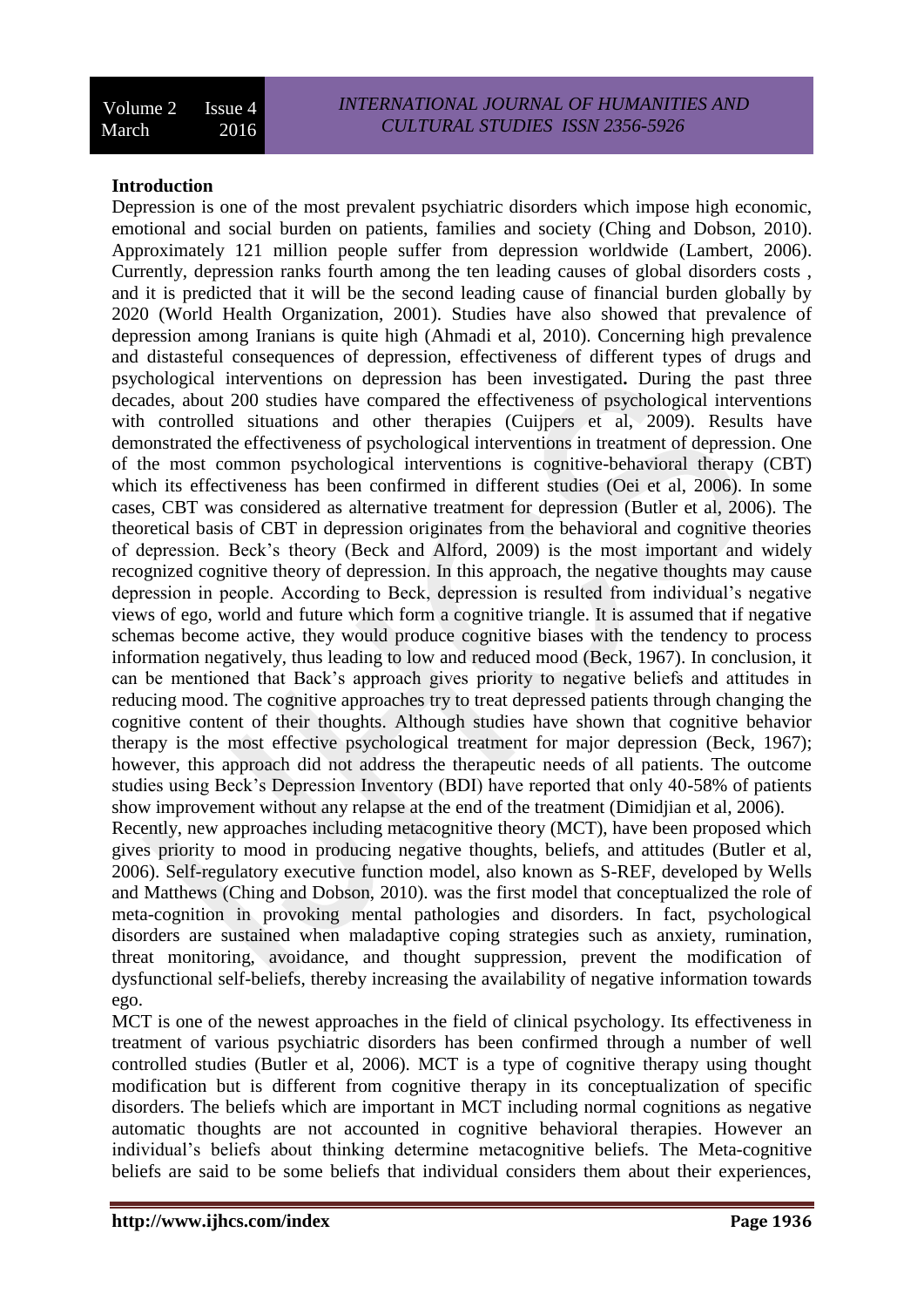thoughts and procedures (Cuijpers et al, 2009). MCT aims at replacing rumination process with negative automatic thoughts. MCT emphasizes on meta-cognitive knowledge and procedure differing from cognitive therapy in applying therapeutic techniques. MCT is recommended for mental disorders including generalized anxiety disorder, social anxiety disorder (Cuijpers et al, 2009), post traumatic stress disorder and obsessive compulsive disorder. A case study confirmed the effectiveness of MCT on depressed patients as well (Wells et al, 2009).The aim of this study to was examine the effect of cognitive group therapy on metacognitive beliefs prisoners.

# **Research Methods**

The experimental methodology of research is pre-test and post-test with control group. The statistic population of research consist all prisoners in Ardabil. 40 persons were selected with sampling method. Then the experimental group for 12 sessions (90 minutes) was conducted using cognitive therapy group. The cognitive group therapy based on practical handbook of cognitive therapy (Free, 1999). The persons answered the same questionnaire including MCQ (Wells & Caertwright-Hatton, 2004). The Cronbach's alpha that obtained from the pilot data was 0.87 for MCQ. Data analysis included multivariate regression, ANOVA analyses and SPSS software (package of SPSS/ $pc + +$  ver18).

# **Results**

The results showed that the mean age of the subjects was 34.77 and SD was 5.78, According the results the highest frequency was under diploma education and lowest education was associate degree. 54.4 percent of the subjects were male and 45.6 percent were female. Also 30% of the sample was single, 60% were married, 10% were divorced.

The table 1 shows the mean and standard deviation of pre-test and post-test cognitive beliefs in control and experimental groups.

| Variable                 | Examination<br>group |           | Control<br>group |           | Total |           |       |
|--------------------------|----------------------|-----------|------------------|-----------|-------|-----------|-------|
|                          | Mean                 | <b>SD</b> | Mean             | <b>SD</b> | Mean  | <b>SD</b> |       |
|                          | Pre-test             | 82.65     | 8.73             | 87.20     | 11.95 | 84.92     | 10.59 |
| Metacognitive beliefs    | Post-<br>test        | 87.65     | 8.73             | 82.45     | 10.49 | 85.05     | 9.88  |
|                          | Pre-test             | 14.80     | 4.61             | 15.60     | 3.56  | 15.20     | 4.10  |
| Cognitive trust          | Post-<br>test        | 17.85     | 4.63             | 14.45     | 4.58  | 16.15     | 4.86  |
|                          | Pre-test             | 16.90     | 4.47             | 16.95     | 4.07  | 16.92     | 4.22  |
| Positive beliefs worried | Post-<br>test        | 15.35     | 4.35             | 16.60     | 4.34  | 15.97     | 4.34  |
|                          | Pre-test             | 16.65     | 2.90             | 19.30     | 4.11  | 19.47     | 3.52  |
| Cognitive self-awareness | Post-<br>test        | 20.35     | 3.15             | 18.05     | 2.85  | 19.20     | 3.18  |
| Negative beliefs         | Pre-test             | 15.35     | 3.11             | 17.05     | 3.30  | 10.20     | 3.28  |
| uncontrollability        | Post-<br>test        | 16.7      | 2.56             | 16.3      | 3.67  | 16.5      | 3.13  |

**Table 1:** The mean and SD pre-test and post-test groups in terms of cognitive belief and metacognitive beliefs.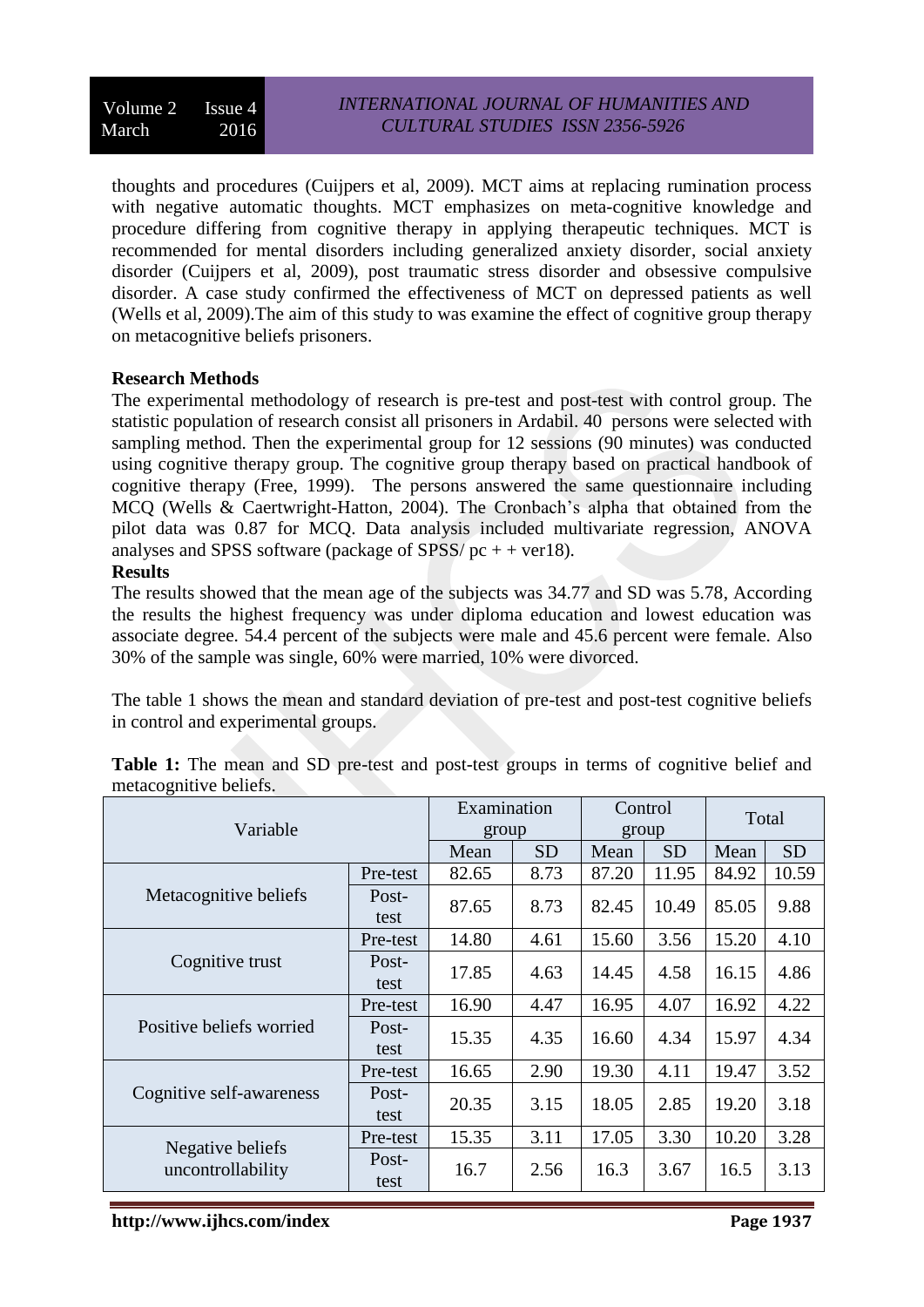|                          | Pre-test      | 15.45 |      | 1775 | 3.16 | 6.60 | 374  |
|--------------------------|---------------|-------|------|------|------|------|------|
| Beliefs needs to control | Post-<br>test | 18.15 | 2.45 | 6.85 | 3.24 |      | 2.91 |

The results showed that amount box is not significant (P=0.127, F=1.421, BOX=21.846). As a result, there is a defaults difference between variances.

**Table 2:** The box test quality of variance matrix

| .<br>$\cdot$ .<br>$\frac{1}{2}$ |              |  |      |       |  |  |  |  |  |
|---------------------------------|--------------|--|------|-------|--|--|--|--|--|
| Size Box                        |              |  |      |       |  |  |  |  |  |
| 876<br>$2\pi$ .                 | $\Lambda$ 21 |  | 5814 | A 127 |  |  |  |  |  |

The results showed that the Levine test is not significant. Based on these results, defaults homogeneity of variances in variable were approved. This test was not significant for any of the variables.

**Table 3:** The result of Levine test in terms of default compliance variances in scores of aspects metacognition.

| Variable                           | F     | df <sub>2</sub> | $df_1$ | Sig.  |
|------------------------------------|-------|-----------------|--------|-------|
| Cognitive trust                    | 0.399 |                 | 38     | 0.531 |
| Positive beliefs worried           | 0.119 |                 | 38     | 0.733 |
| Cognitive self-awareness           | 0.110 |                 | 38     | 0.742 |
| Beliefs needs to control           | 1.223 |                 |        | 0.276 |
| Negative beliefs uncontrollability | 1.033 |                 |        |       |

The results show that there is significant differences in terms of dependent variables in studied groups. The Chi Eta shows that there is a significant difference between the two groups with respect to dependent variables and this difference is 53%.

| Test                      | Value |      | Hypothesis df | Df error | Significantly | Chi Eta |
|---------------------------|-------|------|---------------|----------|---------------|---------|
| Pillai effect             | 0.530 | .676 |               | 34       | 0.000         | 0.530   |
| Wilks Lambda              | 0.470 | .676 |               | 34       | 0.000         | 0.530   |
| Hotelling effect          | 129   | .676 |               | 34       | 0.000         | 0.530   |
| The largest root of error | 1.129 | .676 |               | 34       | $0.000\,$     | 0.530   |

**Table 4:** The results of multivariate analysis of variance

According to the results average scores in two metacognitive components (cognitive confidence and negative beliefs about uncontrollability of thought) in the experimental group (group cognitive therapy) compared to the control group significantly decreased  $(0.01 \ge P)$ . As a result this hypothesis is confirmed.

**Table 5:** The results of multivariate analysis of variance on test scores

| Source | <b>SS</b> | df              | MS     |       | Dependent variable | Chi Eta |
|--------|-----------|-----------------|--------|-------|--------------------|---------|
|        | 176.400   | 176.4<br>10.998 | 0.002  | 0.224 |                    |         |
|        | 14.400    |                 | 14.4   | 0.459 | 0.502              | 0.012   |
| Group  | 38.025    |                 | 38.025 | 3.668 | 0.063              | 0.088   |
|        | 40        |                 | 40     | 3.934 | 0.055              | 0 094   |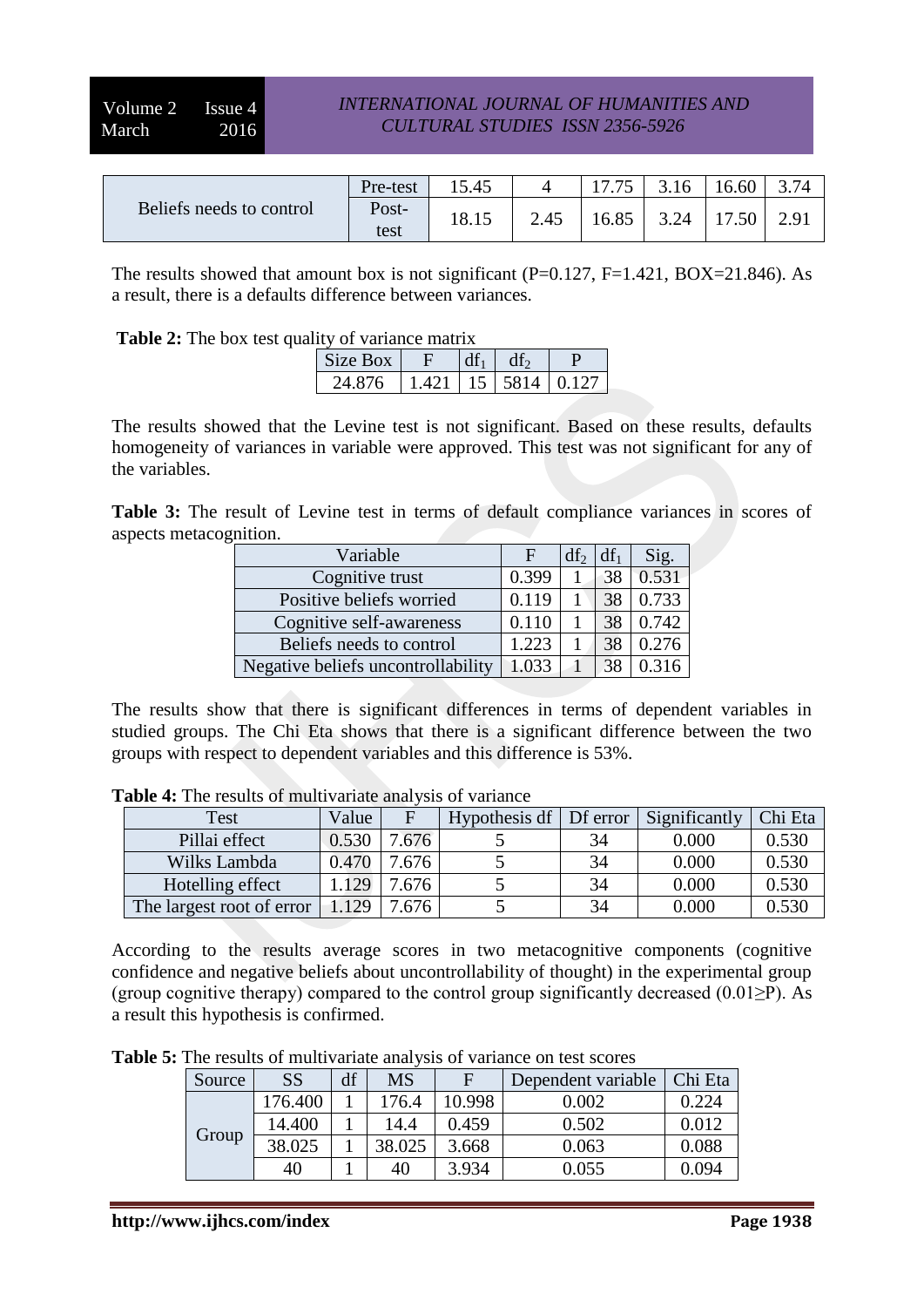Volume 2 Issue 4 March 2016

### *INTERNATIONAL JOURNAL OF HUMANITIES AND CULTURAL STUDIES ISSN 2356-5926*

|       | 129.600                  | <b>.</b>        | 129.6                    | 7.530                    | 0.009                    | v. 1 v.                  |
|-------|--------------------------|-----------------|--------------------------|--------------------------|--------------------------|--------------------------|
| Error | $\overline{\phantom{a}}$ | $\Omega$<br>IJΟ | $\overline{\phantom{0}}$ | $\overline{\phantom{0}}$ | $\overline{\phantom{0}}$ | $\overline{\phantom{a}}$ |

#### **Discussion and Conclusion**

The purpose of this study to was examine the effect of cognitive group therapy on metacognitive beliefs prisoners. The results of this study showed the average scores of metacognitive components (cognitive confidence and negative beliefs about uncontrollability of thought) in the experimental group (group cognitive therapy) compared to the control group significantly decreased. So we can say that cognitive therapy has a significant impact on metacognitive beliefs prisoners. These results are in good agreement with result Abolghasemi et al (2008), Hemmati (2010) and Vasile (2011). Abolghasemi et al (2008) reports that cognitive therapy was effective in metacognitive beliefs. Vasile (2011) reports that cognitive therapy were has a significant effect on the reduction of metacognitive beliefs wrong. The explanation for this finding is that since the theory of meta-cognition Wells, this variable agent knows that acts as a mediator cognitive the affected of knowledge and thoughts and feelings of people. Metacognitive beliefs are concerned the importance and meaning of negative events internal cognitive such conventional beliefs and thoughts. The negative beliefs is comprised of two sub-categories:1) Beliefs about the uncontrollability of thought. 2) Beliefs related with risk, importance and meaning of these thoughts (Wells, 2001). Therefore, the manipulation of emotional states may change cognitive and assessment. So it is important that if metacognition can be entered in a model general cognitive and emotional selfmanagement, basis for the conceptualization and development of cognitive reform processes in cognitive behavioral therapy will be provided. So to obtain such a result is not unexpected. In finally expressed the cognitive behavioral group therapy on metacognitive beliefs prisoners have had significant effect, and plans of psychology experts to reform the metacognitive beliefs prisoners in the prison and outside prison should be provided. Of limitations this study is limited the sample to the male gender, and the impossibility of implementing the follow-up period to investigate the stability of effects therapeutic. Recommended that such research be done on women prisoners and the implementation of the follow-up period.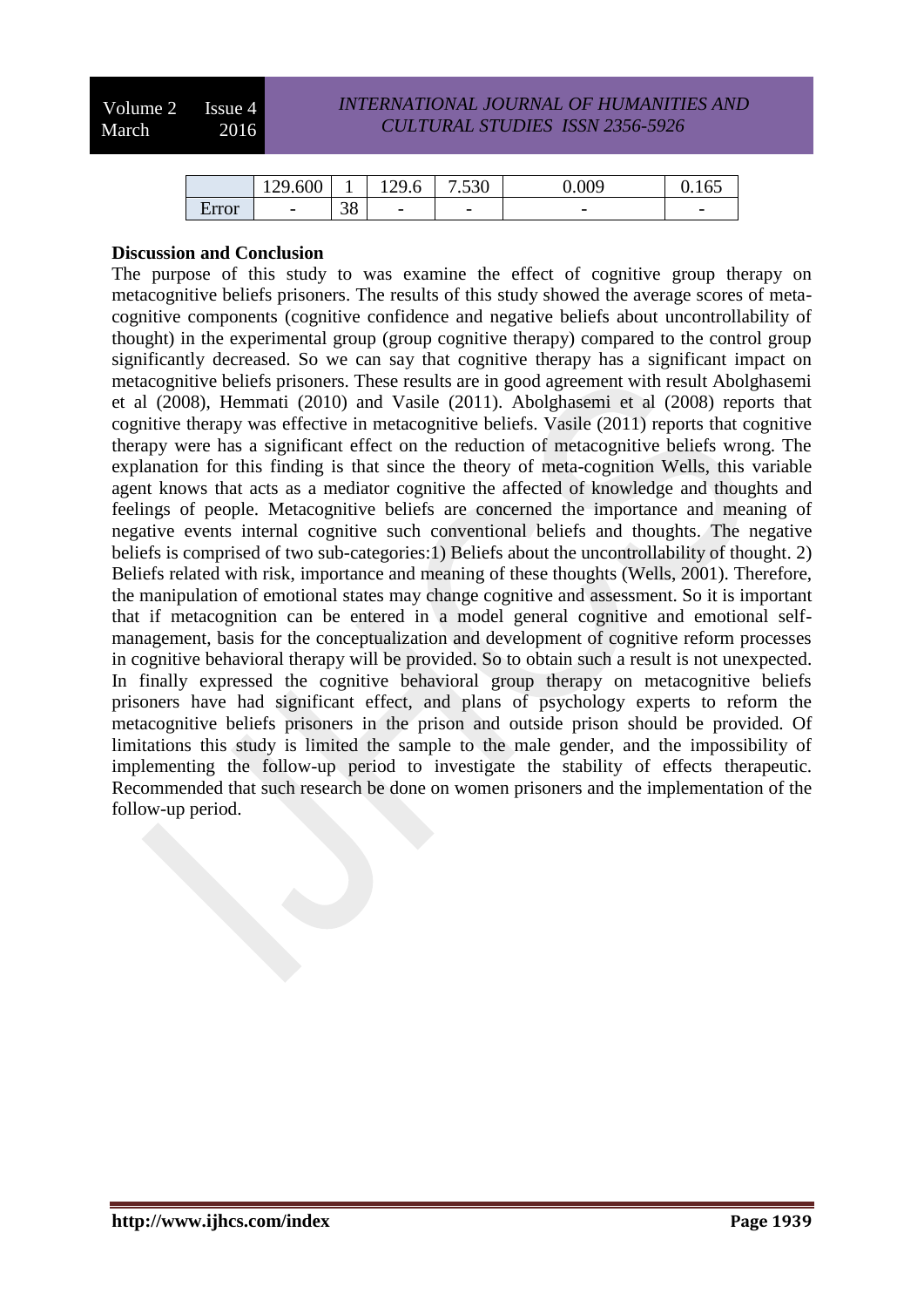## **References**

Ahmadi A, Khosravi-Shams A, Hasanzadeh J. [Epidemiology of depression in married woman and its relation with spouse `s employment place of in the Isfahan province `s rural and urban areas in 2010.] Knowledge Health 2010; 5 (Special): 124. Persian.

Beck AT, Alford BA. Depression: Causes and Treatments. 2nd ed. Pennsylvania, PA: University of Pennsylvania Press; 2009.

Beck AT. Depression: Clinical, Experimental, and Theoretical Aspects.New York, NY: Harper and Row; 1967.

Butler AC, Chapman JE, Forman EM, Beck AT. The empirical status of cognitive-behavioral therapy: a review of meta-analyses. Clin Psychol Rev 2006; 26(1): 17-31.

Ching LE, Dobson KS. An investigation of extreme responding as a mediator of cognitive therapy for depression. Behav Res Ther 2010; 48(4): 266-74.

Churchill R, Hunot V, Corney R, Knapp M, McGuire H, Tylee A, et al. A systematic review of controlled trials of the effectiveness and cost-effectiveness of brief psychological treatments for depression. Health Technol Assess 2001; 5(35): 1-173.

Cuijpers P, Smit F, Bohlmeijer E, Hollon SD, Andersson G. Efficacy of cognitive behavioural therapy and other psychological treatments for adult depression: meta-analytic study of publication bias. Br J Psychiatry 2010; 196(3): 173-8.

Cuijpers P, van SA, Warmerdam L, Andersson G. Psychotherapy versus the combination of psychotherapy and pharmacotherapy in the treatment of depression: a meta-analysis. Depress Anxiety 2009; 26(3): 279-88.

Dimidjian S, Hollon SD, Dobson KS, Schmaling KB, Kohlenberg RJ, Addis ME, et al. Randomized trial of behavioral activation, cognitive therapy, and antidepressant medication in the acute treatment of adults with major depression. J Consult Clin Psychol 2006; 74(4): 658-70.

Free, M. (1999). Cognitive therapy in groups: guidelines and resources for practice. Translated by M. Mohammadi. & R. Farnam (2005).Tehran: Roshd.

Hadavi M, Ali-Dalaki S, Holagoee M. [Prevalence of depression in woman referring to Rafsanjan city health centers.] Iran J Nurs Res 2008; 2(1): 55-61. Persian.

Hein, D.A. Miele, C.M. (2003). Emotional-focused coping as a medication of maternal cocaine abuse & antisocial behavior. Journal of criminal justice 4(31), 458-463.

Jafarinezhad SM, Kezemi J, Rezaee S. [The prevalence of depression among

Lambert KG. Rising rates of depression in today's society: consideration of the roles of effort-based rewards and enhanced resilience in day-to-day functioning. Neurosci Biobehav Rev 2006; 30(4): 497- 510.

Lorentzen, S. Bogwald, K. & Hoglend, P. (2002). Change during and after long-term analytic group psychotherapy. International Journal of Group Psychotherapy, 52 (3), 419-30.

Montgomery, C .(2002). Role of dynamic group therapy in psychiatry . Psychiatric Treatment, 8(1), 34-41.